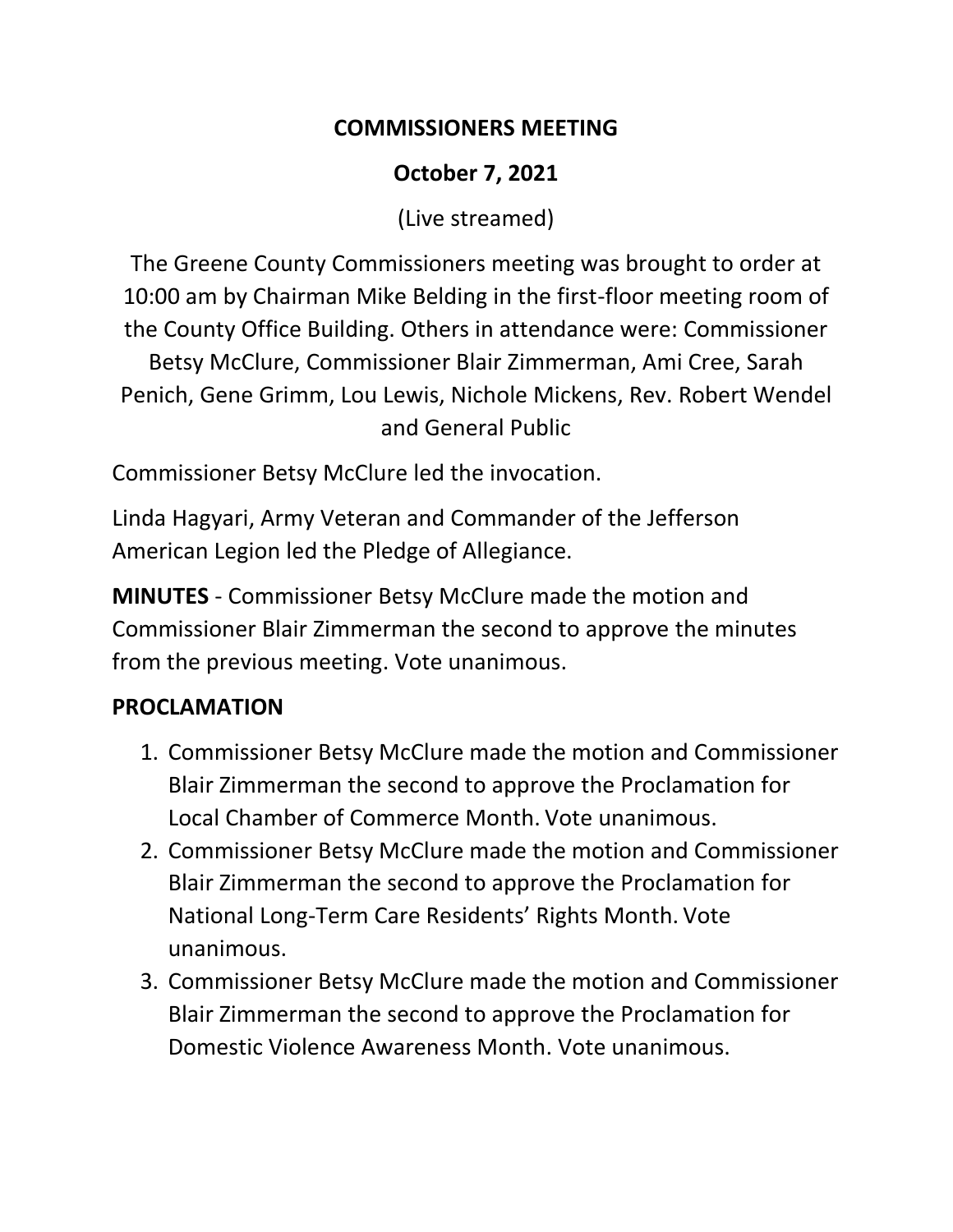#### **FINANCE AND ADMINISTRATION**

- 1. Commissioner Betsy McClure made the motion and Commissioner Blair Zimmerman the second to approve the Act 195 Interest Arbitration Award between the County of Greene and the Pennsylvania Social Services Union, SEIU Local 668, AFL-CIO Case No. PERA-A-21-6-W. Vote unanimous.
- 2. Commissioner Betsy McClure made the motion and Commissioner Blair Zimmerman the second to approve a change order to add \$8,800 to the Jessop Waterline project match. Vote unanimous.
- 3. Commissioner Betsy McClure made the motion and Commissioner Blair Zimmerman the second to approve the ARC Grant Agreement between ARC and the County of Greene. This is for \$2,500,000 for Broadband Development. Also, to approve Jeffrey Marshall, Chief Clerk, as signatory on all documents related to this project and grant. Effective 9/27/2021. Vote unanimous.
- 4. Commissioner Betsy McClure made the motion and Commissioner Blair Zimmerman the second to approve an allocation to the 1<sup>st</sup> Baptist Church of Waynesburg in the amount of \$1000 for the use of their parking lot for overflow Jury Parking in 2021. Effective 10/1/2021. Vote unanimous.
- 5. Commissioner Betsy McClure made the motion and Commissioner Blair Zimmerman the second to approve an allocation of \$1000 to the American Legion Post #400 in Carmichaels for freezer repairs. Vote unanimous.
- 6. Commissioner Betsy McClure made the motion and Commissioner Blair Zimmerman the second to approve the appointment of Brittney Tubbs to the Assessment Appeals Board (Pool). Vote unanimous.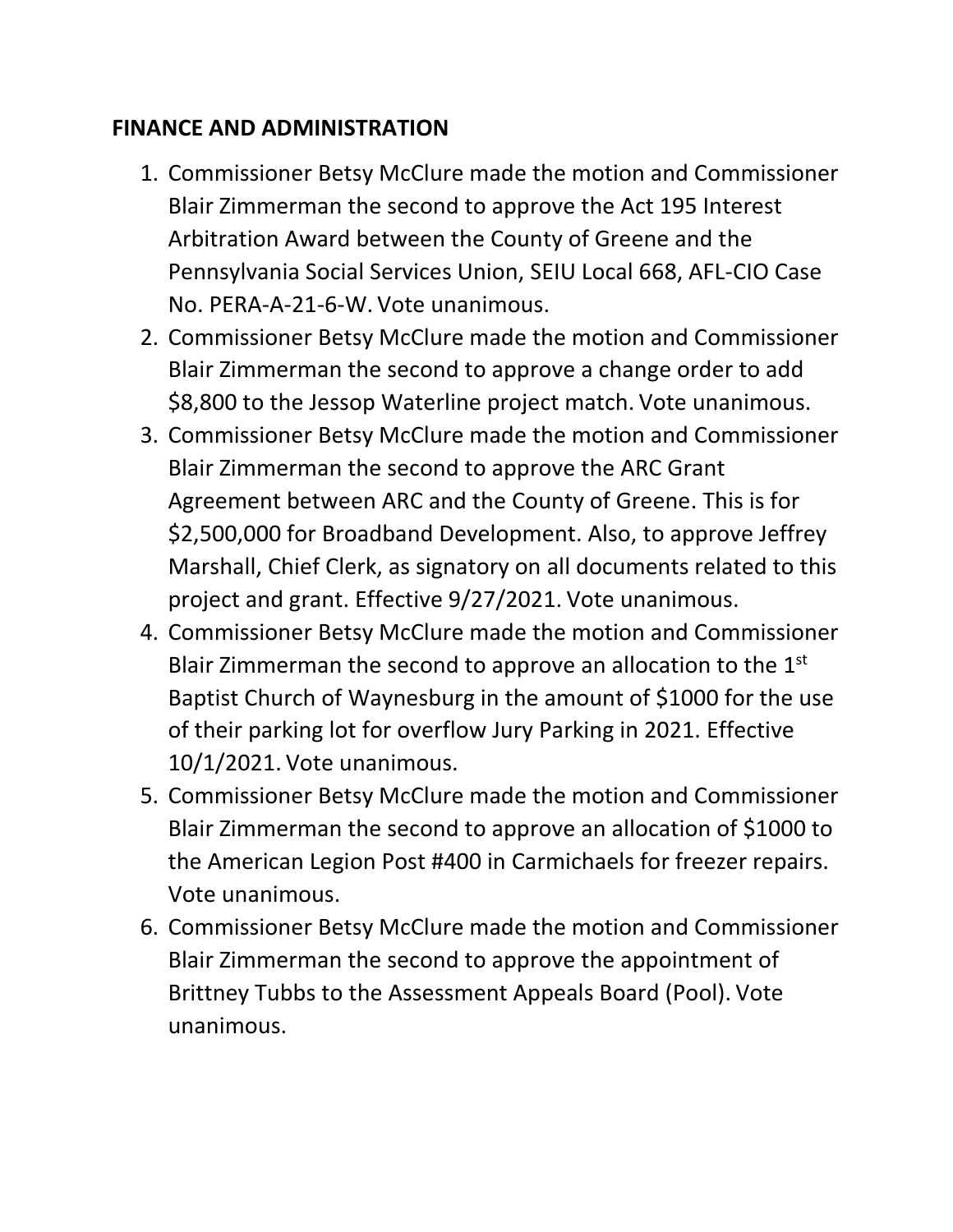#### **CDBG**

1. Commissioner Betsy McClure made the motion and Commissioner Blair Zimmerman the second to approve a motion to execute the HOME Investment Parentship Program Grants Contract in the amount of 500K for owner occupied housing rehabilitation. Vote unanimous.

#### **CONSERVATION**

- 1. Commissioner Betsy McClure made the motion and Commissioner Blair Zimmerman the second to approve the concurrence for 65 GRACE Awardees for funding for agricultural practices through the Conservation District. Vote unanimous.
- 2. Commissioner Betsy McClure made the motion and Commissioner Blair Zimmerman the second to approve the Resolution for Staff Funding Distributions between the County of Greene and the Greene County Conservation District. Vote unanimous.

#### **CYS**

- 1. Commissioner Betsy McClure made the motion and Commissioner Blair Zimmerman the second to approve the Adelphoi Village, Inc., FY 21-22 contract. Rates are between \$87.53 - \$370.20/day. Vote unanimous.
- 2. Commissioner Betsy McClure made the motion and Commissioner Blair Zimmerman the second to approve the Twin Pines Family Services, LLC, FY 21-22 contract at \$70.00/day. Vote unanimous.
- 3. Commissioner Betsy McClure made the motion and Commissioner Blair Zimmerman the second to approve the Alternative Living Solutions, FY 21-22 contract at \$226.44/day. Vote unanimous.
- 4. Commissioner Betsy McClure made the motion and Commissioner Blair Zimmerman the second to approve the Auberle, FY 21-22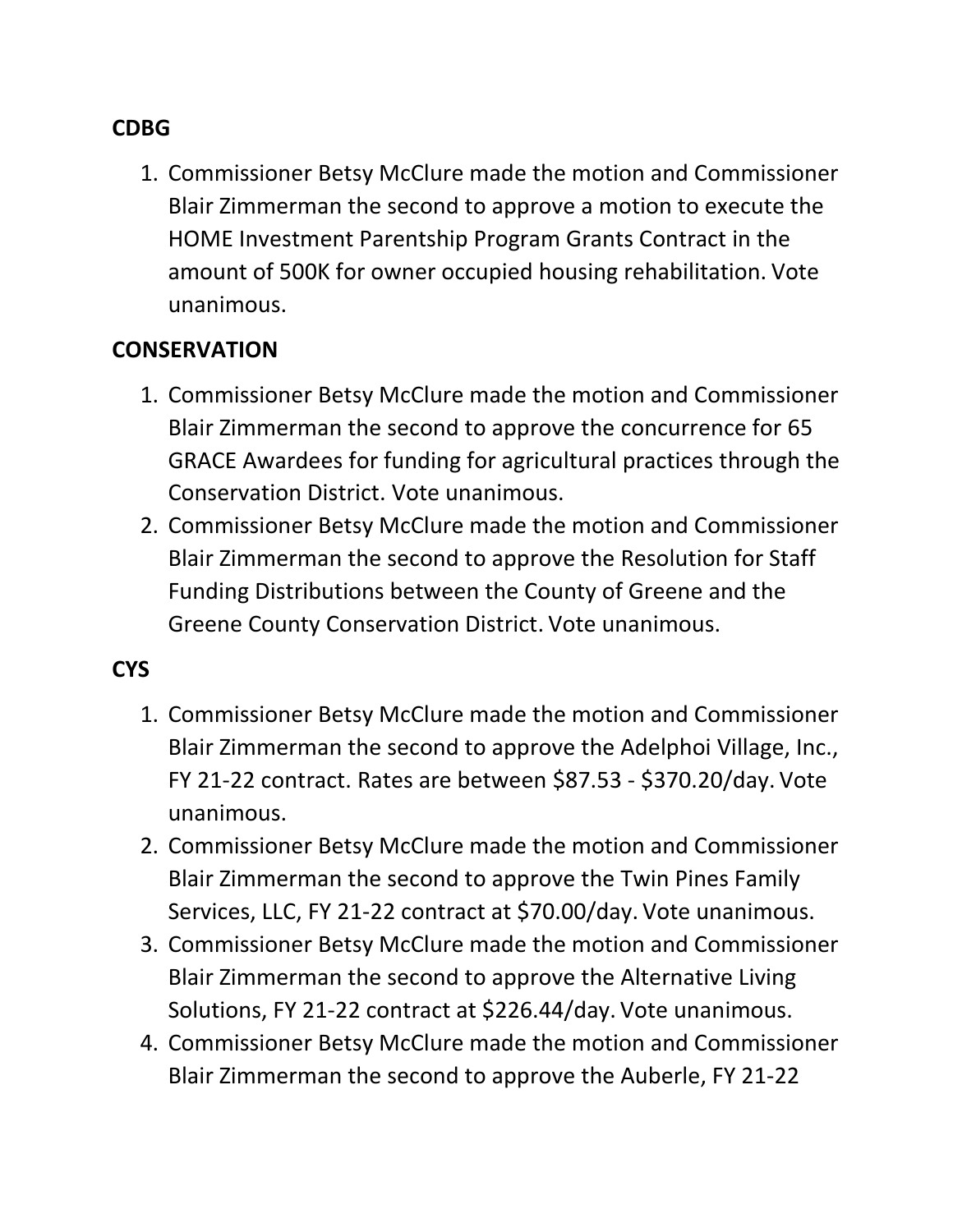contract. Rates are between \$64.74 - \$146.26/day. Vote unanimous.

- 5. Commissioner Betsy McClure made the motion and Commissioner Blair Zimmerman the second to approve the Pentz Run Youth Services, Inc., FY 21-22 contract. Rates are between \$130.39 - \$170.13/day. Vote unanimous.
- 6. Commissioner Betsy McClure made the motion and Commissioner Blair Zimmerman the second to approve the Adoption Connection, PA, FY 21-22 contract. Rates are between \$68.86 - \$114.86/day. Vote unanimous.
- 7. Commissioner Betsy McClure made the motion and Commissioner Blair Zimmerman the second to approve the Outside In School of Experiential Education, Inc., FY 21-22 contract. Rates are between \$259.01 - \$290.00/day. Vote unanimous.

# **ELECTIONS**

1. Commissioner Betsy McClure made the motion and Commissioner Blair Zimmerman the second to approve the General Municipal Election Ballots for the Election Day Ballot, Absentee Ballots, Mailin Ballots, and Provisional Ballots for the 42 precincts. Effective 9/10/2021. This will also be one the Election Board Agenda for the meeting on 10/21/21. Vote unanimous.

## **EMA**

1. Commissioner Betsy McClure made the motion and Commissioner Blair Zimmerman the second to approve the Promulgation Statement Renewal for the Greene County Emergency Operations Plan. Vote unanimous.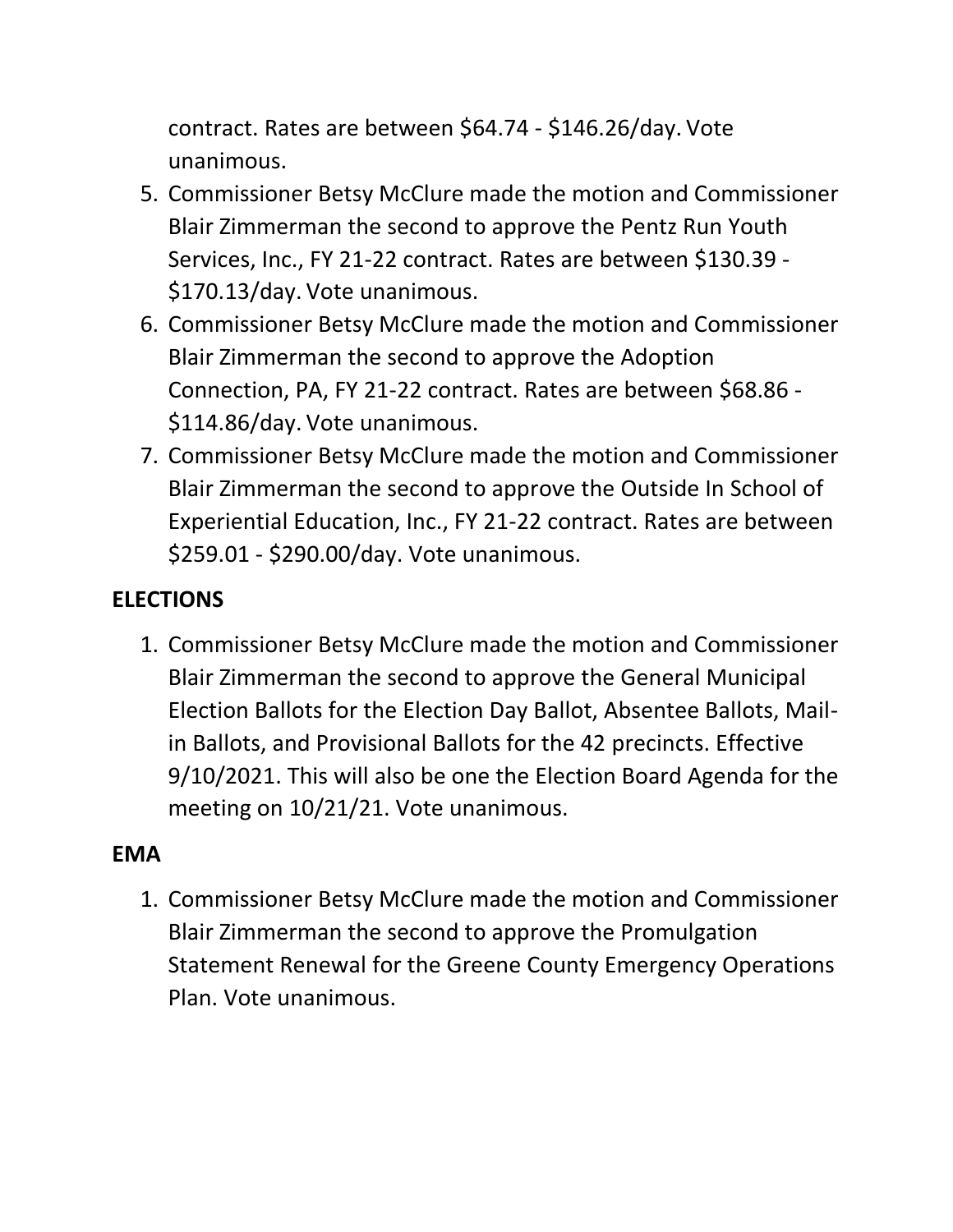#### **HUMAN SERVICES**

- 1. Commissioner Betsy McClure made the motion and Commissioner Blair Zimmerman the second to approve the Continuum of Care Grant Closeout Agreement with HUD for Grant Number PA0538L3E011904 for \$177,198 that was completed 5/31/21. Vote unanimous.
- 2. Commissioner Betsy McClure made the motion and Commissioner Blair Zimmerman the second to approve the required Federal Documents for our Transportation Capital Equipment Application signed on 9/27/21. Vote unanimous.
	- a) Disclosure of Lobbying Activities
	- b) Lobbying Certification Form
	- c) Federal Fiscal Year 21 Certification & Assurances for FTA Assistance Programs
- 3. Commissioner Betsy McClure made the motion and Commissioner Blair Zimmerman the second to approve the FY21/22 contract with Catholic Charities of the Diocese of Pittsburgh not to exceed \$15,000. Vote unanimous.

## **IDA**

1. Commissioner Betsy McClure made the motion and Commissioner Blair Zimmerman the second to approve a stipend of no more than \$2,200 for a special project request through the Industrial Development Authority for the pursuit of an Environmental Protection Agency County-Wide Brownfields Assessment Grant. Vote unanimous.

## **MENTAL HEALTH AND INTELLECTUAL DEVELOPMENTAL DISABILITIES**

1. Commissioner Betsy McClure made the motion and Commissioner Blair Zimmerman the second to approve a Letter of Agreement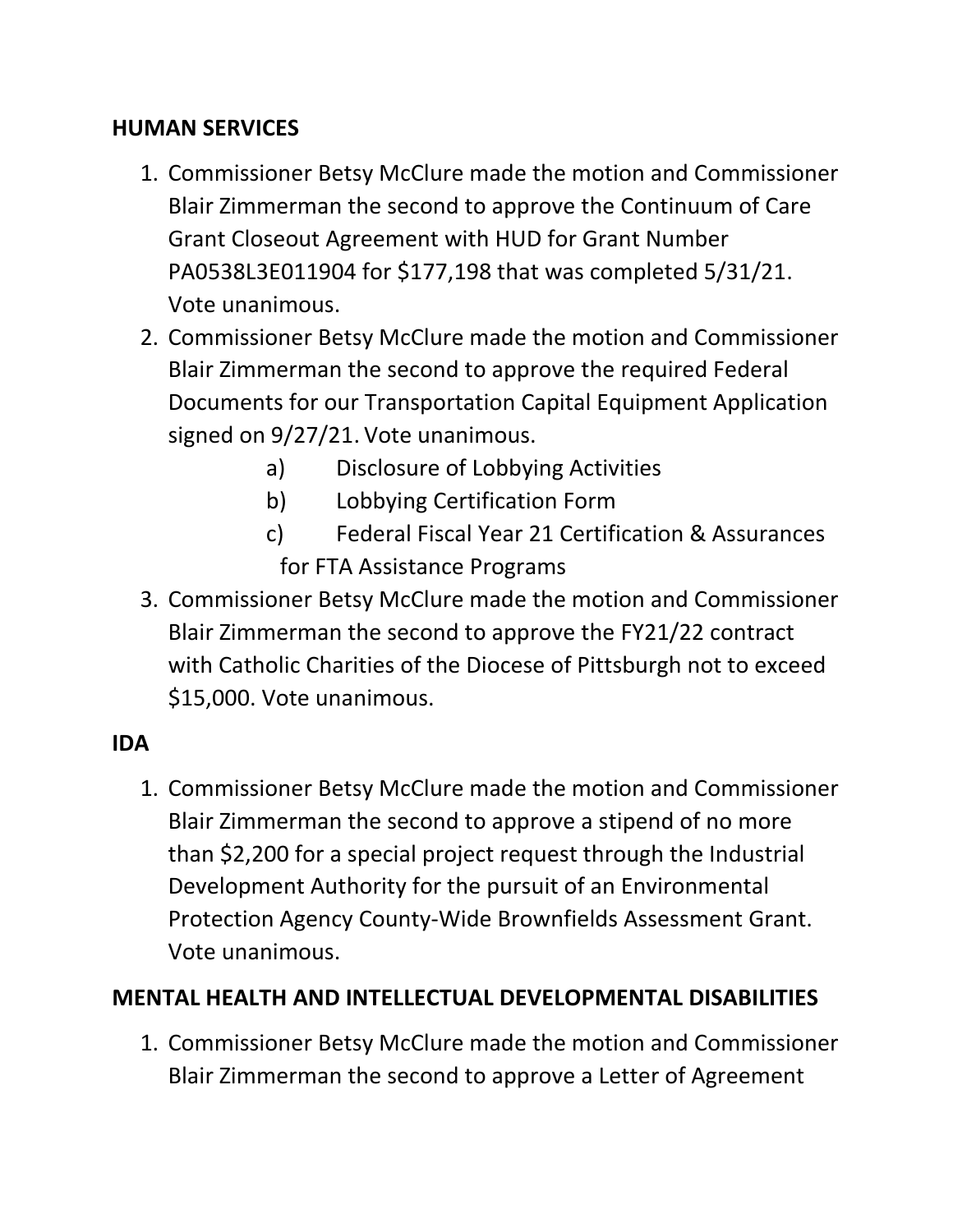between Community Care Behavioral Health Organization, Behavioral Health Alliance of Rural Pennsylvania and Children and Youth Service of Greene County. Effective 9/29/2021. Vote unanimous.

2. Commissioner Betsy McClure made the motion and Commissioner Blair Zimmerman the second to approve the PA System of Care Grant Agreement 8/31/2021 to 8/30/2022 for \$275,000. Vote unanimous.

# **TOURISM**

1. Commissioner Betsy McClure made the motion and Commissioner Blair Zimmerman the second to approve the Agreement between the County of Greene and Bandwango in the amount of \$14,500. Vote unanimous.

# **NOTICES**

- 1. FERC notified of scoping period requestion comments on environmental issues for the proposed Holbrook Compressor units replacement Project.
- 2. EQT is applying for coverage under the General Permit WMGR123 for the Hoosker Doo Aboveground Storage Tank.
- 3. EQM intends to submit an application to the PADEP for a Chapter 105 Water Obstruction for NIDBS001 and NIDBS002 Pipeline Project located Springhill Township.
- 4. EQM is applying for an ESCGP-3 Application, Chapter 105 General Permits (GP-5 & GP-8) for NIWRS012 Pipeline located in Richhill Township.
- 5. EQT submitting applications w/ PADEP to renew the water management plan for an interconnected public water withdrawal located in Richhill Township.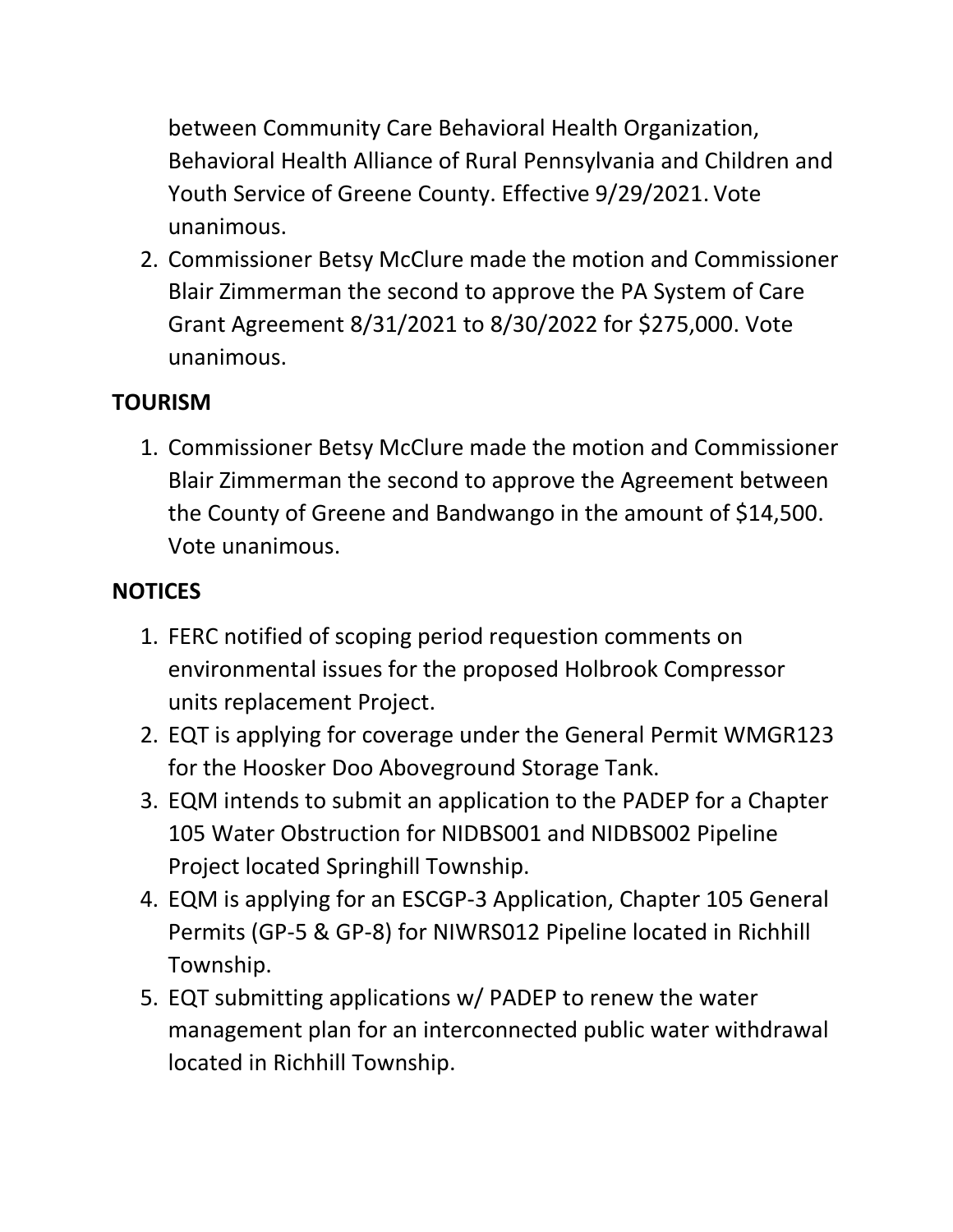- 6. EQM Gathering intends to submit a GP11 for replacement of 2 existing cross culverts located in Washington Township.
- 7. FERC notified of Lake Lynn Project No. 2459-WV EAP Tabletop and Functional Exercise.
- 8. FERC notified of 2021 FERC Dam Safety/Operation Inspection Plan and Schedule.
- 9. Columbia Gas Transmission, LLC Columbia Gas Transmission will be submitting a PA DEP Chapter 105 GP for Temporary Road Crossing (GP-8) for Line 641 Longwall Mining Mitigation, Harvey Mine Panel 5B Located in Morris and Washington Townships.
- 10. BBA intends to submit for a new PAG-02 NPDES GP for Ocho Site. Located in Franklin Township.
- 11. EQM applied for a ESCGP-3 Application, Chapter 105 General Permits (GP-5 and GP-8) for NIDBS003/NIDBH003 Pipeline located in Aleppo, Springhill & Freeport Townships.
- 12. EQM intends to apply to the PADEP for a Chapter 105 Water Obstruction and Encroachment GP for Lumber to Aurora Interconnect Project. Located in Freeport and Springhill Townships.
- 13. EQM plans to submit an application to the PADEP for a Chapter 102 PAG-02 for the Marlin AST Facility located in Jackson Township.
- 14. EQM is applying for coverage under the General Permit WMGR123 for the Marlin AST Facility located in Jackson Township.
- 15. Equitrans intends to submit a Water Management Plan for the Withdrawal of Water Associated with oil and gas exploration to the PADEP for Source #13-Magnum Meter Vault on Maple Run Road in Center Township.